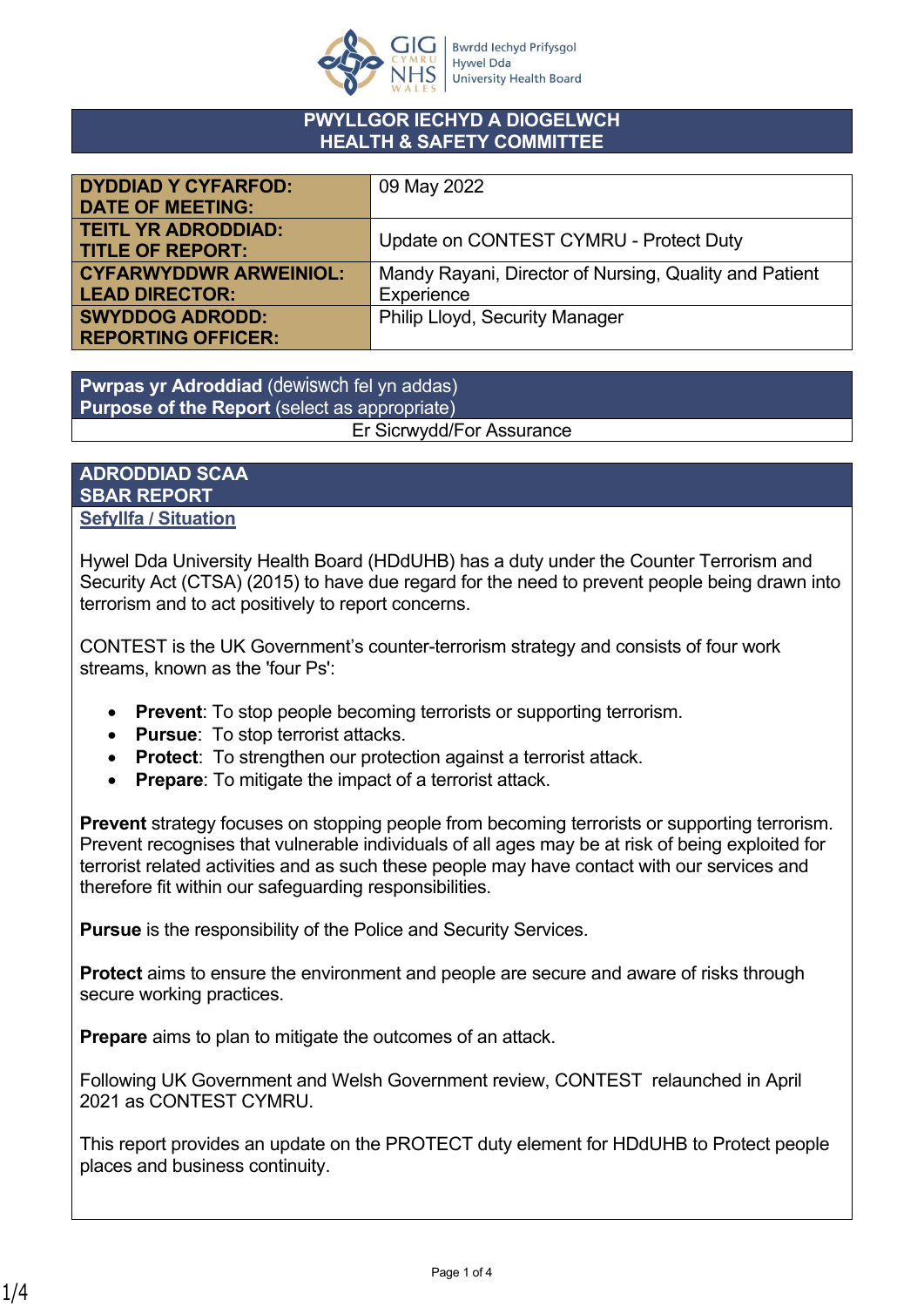## **Cefndir / Background**

# **Definitions**:

**CONTEST Board** is a Local Authority led forum, established to provide a strategic lead in addressing the Regional and County threat, risks, and vulnerabilities in relation to counterterrorism. The Board encompasses elements from each of the 4 Ps.

**Protect Duty** will be in the form of new government legislation designed to provide better protection from terrorism for the public, and is expected to come into force in 2023. It aims to create a consistent and proportionate process for enhancing security across any place or space to which the public have access.

Protect Duty – known widely as 'Martyn's Law' – comes in the wake of a number of terrorist attacks in public spaces across the UK – most notably, the Manchester Arena bombing. The purpose of Protect Duty is to improve security in public spaces, protecting and enhancing the safety of both visitors and staff.

In order to oversee this duty, Local Authorities are required to establish Protective Security Preparedness Groups (PSPG), which will be supported by Health Board Emergency Planners.

Linked to CONTEST and the Protect duty, the Health Board also is required to consider arrangements for Emergency Preparedness, Resilience, and Response (EPRR) as well as compliance with the Civil Contingencies Act (CCA 2004). The NHS needs to plan for, and respond to a wide range of incidents and emergencies that could affect health or patient care. Under the CCA 2004 Act, there is a legal obligation to test and exercise emergency plans to show that they can deal with such incidents while maintaining services.

### **Assesiad / Assessment**

HDdUHB responded to the public consultation on the Protect Duty last year and a copy of the final report is available on request.

Each year a Counter Terrorism Local Profile (CTLP) for the area is produced for partners to contribute and respond to the information contained. This is shared across the Dyfed Powys region. This year's profile has recently been distributed to named individuals within HDdUHB.

It is recognised that Security arrangements within the HDdUHB need to be improved in order to provide adequate assurance. As part of the security management review which is taking place, the findings so far indicate that whilst there are pockets of good practice as well as security systems in place, the management of security has not been as coordinated as required however, this will be addressed through a group which is being established (as referenced below) to bring the various strands associated with security together.

A security management framework is being prepared that will include arrangements for identification of staff, responding to incidents, management of access control and Closed Circuit Television (CCTV) systems.

A Health Board Security Management Group (HBSMG) is being established to oversee the above improvements to satisfy compliance with Protect Duty and improvements to the day-today security management. The membership of the HBSMG includes representation from Information Governance, Informatics, Workforce and Organisational Development, Estates and Facilities.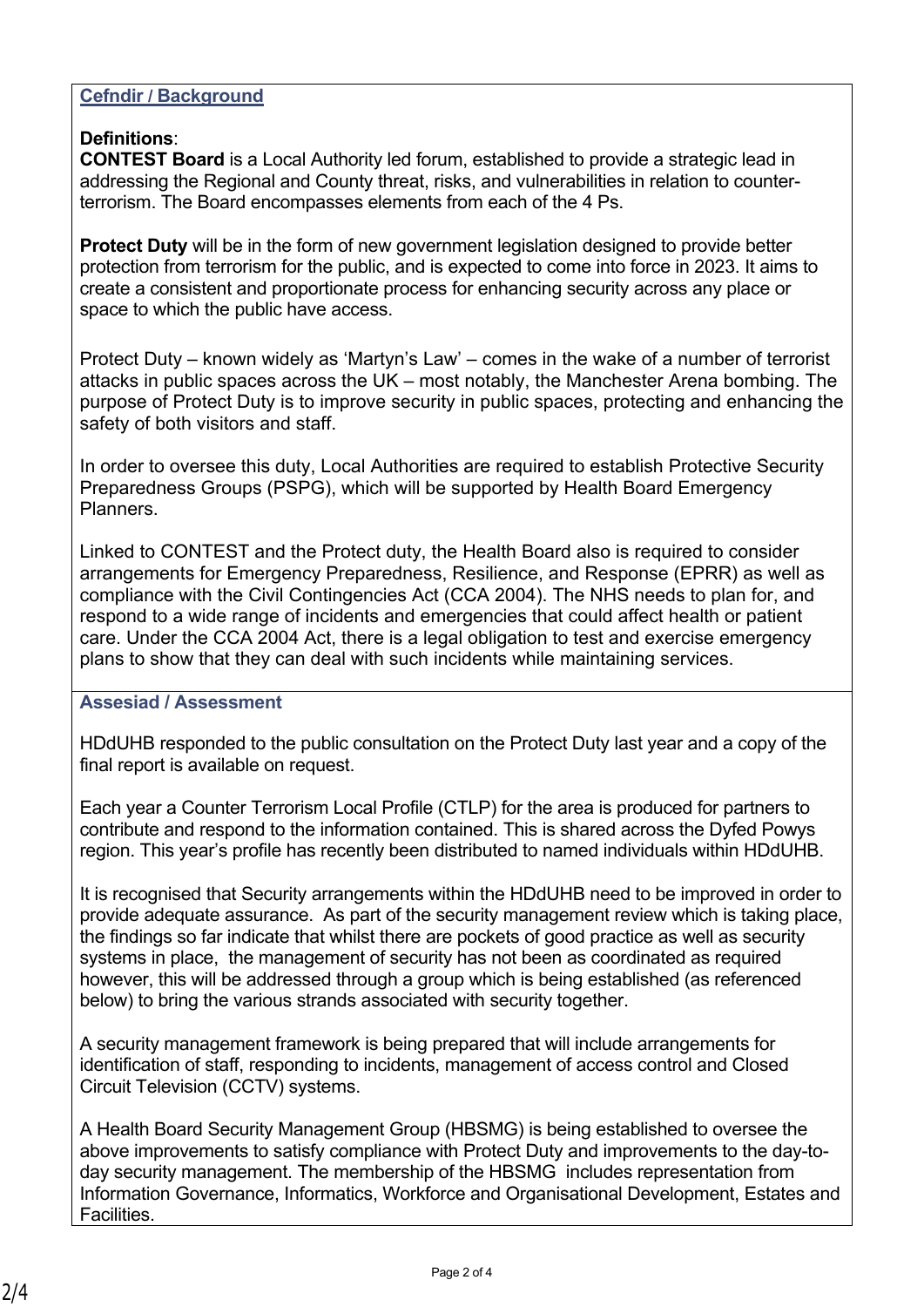# **Counter Terrorism and Security Advisers (CTSA) Report**

In 2017, a survey was undertaken by the Home Office Counter Terrorist Security Advisers (CTSA) in relation to HDUHB's physical security arrangements. This covered all acute hospital sites and contained 14 recommendations for improvement, the majority related to CCTV placement and management as well as access control. The main recommendation however, identified the risk of not having a dedicated security Guard Force.

## **CONTEST/Prevent Awareness Training for Staff**

Training has previously been delivered and a joint approach with Local Authority staff has been arranged with limited success. Currently, Prevent awareness is included within the Health and Safety Departments Managers Induction training programme.

### **Protective Security Preparedness Group**

HDdUHB with its partners under CONTEST is supporting the implementation of the Local Authority led Protective Security Preparedness Group to mitigate threats to Public Accessible Locations. Carmarthenshire County Council have established their group and Ceredigion and Pembrokeshire will be shortly following the Carmarthenshire lead.

## **EPRR and CCA Regulations**

The testing of Emergency 'lockdown' Plans, a requirement of EPRR and CCA Regulations compliance is not being achieved efficiently or effectively due to the lack of management of the access control systems or identified personnel to respond. A HDdUHB Emergency Planning Group has recently been re-established and this forum will review these concerns.

## **Executive Lead**

This is currently formally included within the Director of Public Health's portfolio however, due to the current COVID-19 pandemic planning arrangements, this role was temporarily transferred to the Assistant Director of Nursing, Quality and Patient Experience. This arrangement is currently being reviewed.

### **Argymhelliad / Recommendation**

For the Health and Safety Committee to note and discuss the update on CONTEST CYMRU –PROTECT.

For the Health and Safety Committee to receive assurance that the Emergency Planning and newly formed Security Management Group will be utilised to formally monitor progress of the identified risks as detailed in this report.

| <b>Amcanion: (rhaid cwblhau)</b><br>Objectives: (must be completed)     |                                                                                                                                                                                                                                                                           |
|-------------------------------------------------------------------------|---------------------------------------------------------------------------------------------------------------------------------------------------------------------------------------------------------------------------------------------------------------------------|
| <b>Committee ToR Reference:</b><br>Cyfeirnod Cylch Gorchwyl y Pwyllgor: | 2.1 Provide assurance around the UHB arrangements<br>for ensuring the health, safety, welfare and<br>security of all employees and of those who may<br>be affected by work-related activities, such as<br>patients, members of the public, volunteers<br>contractors etc. |
|                                                                         | 3.7 Provide assurance that robust and effective safety<br>management systems are in place operationally                                                                                                                                                                   |